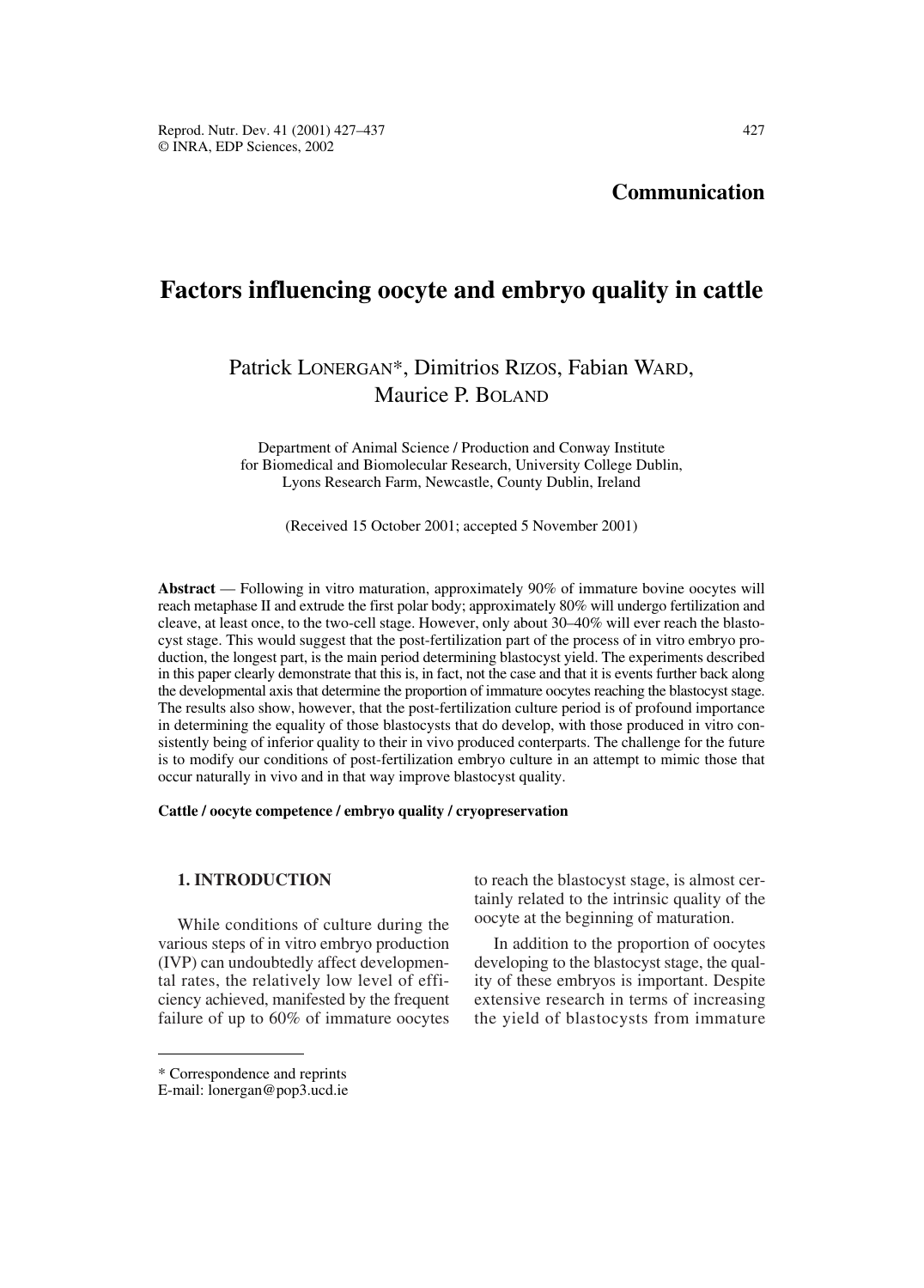oocytes, the quality of in vitro-produced embryos, in terms of survival following cryopreservation, has continually lagged behind that achieved with in vivo-derived embryos. The aim of this paper is to briefly review the literature in relation to the factors controlling both blastocyst yield and blastocyst quality in cattle as well as describing some recent findings from our own laboratory.

#### **2. DEFINITIONS OF OOCYTE AND EMBRYO QUALITY**

It is important to distinguish between the terms "oocyte quality" and "embryo quality". The ultimate test of the quality of an oocyte is its ability to be fertilized and develop to the blastocyst stage, to establish a pregnancy and ultimately to produce a live calf. Similarly, the best measure of blastocyst quality is the ability to establish a pregnancy and produce a calf. Unfortunately, in most instances we do not have the luxury of transferring every blastocyst produced from IVP. Therefore, we have to settle for using parameters such as cleavage and blastocyst production as the best measures of oocyte quality. With regard to embryo quality, as pointed out by Bavister [7], the selection of the "best" blastocysts from a pool for transfer may not be indicative of the quality of that entire population. From a laboratory point of view, one useful measure of quality is the ability of the embryo to survive cryopreservation, as essentially all embryos from a given treatment can be tested.

## **3. PARAMETERS USED TO ASSESS QUALITY – IMPORTANCE OF THE KINETICS OF EARLY CLEAVAGE DIVISIONS**

We have previously demonstrated a clear relationship between the time of first cleavage post-insemination in vitro and developmental competence, with those oocytes cleaving earliest after IVF being more likely to reach the blastocyst stage than their latercleaving counterparts [18, 48]. This phenomenon is common to many species [8, 54, 69, 71, 78, 84]. In addition we have demonstrated that this timing of first cleavage is related to the polyadenylation status of several developmentally important gene transcripts [12]. Subsequently, we demonstrated differences in gene expression in the early embryo that are reflective of differences in developmental competence between early- and late-cleaving zygotes [51]. The factors that control the time of first cleavage are unclear. Although culture conditions can influence the kinetics of early development [42, 62], it is likely that the main factors controlling this parameter are intrinsic to the oocyte [12, 48, 51], the sperm [15, 21, 83] or both. Indeed, in mice, a gene controlling the rate of preimplantation cleavage division and subsequent embryo survival (*Ped*: preimplantation embryo development) has been identified [84].

## **4. DIFFERENCES BETWEEN IN VIVO- AND IN VITRO-PRODUCED EMBRYOS**

Differences between in vivo- and in vitroderived embryos have been reviewed by several authors [53, 87]. These differences include darker cytoplasm, lower density [64], more lipids, specifically, more triglycerides and less lipids from other classes [1], swollen blastomeres [81], a more fragile zona pellucida [19], differences in intercellular communication [10], and a higher incidence of chromosomal abnormalities [72, 82]. All of these factors may contribute to the higher sensitivity to cryoinjury exhibited by IVP embryos.

However, the causes behind these differences are unknown. It is unclear which parts of the process of embryo production are important in determining such parameters as blastocyst yield and blastocyst quality.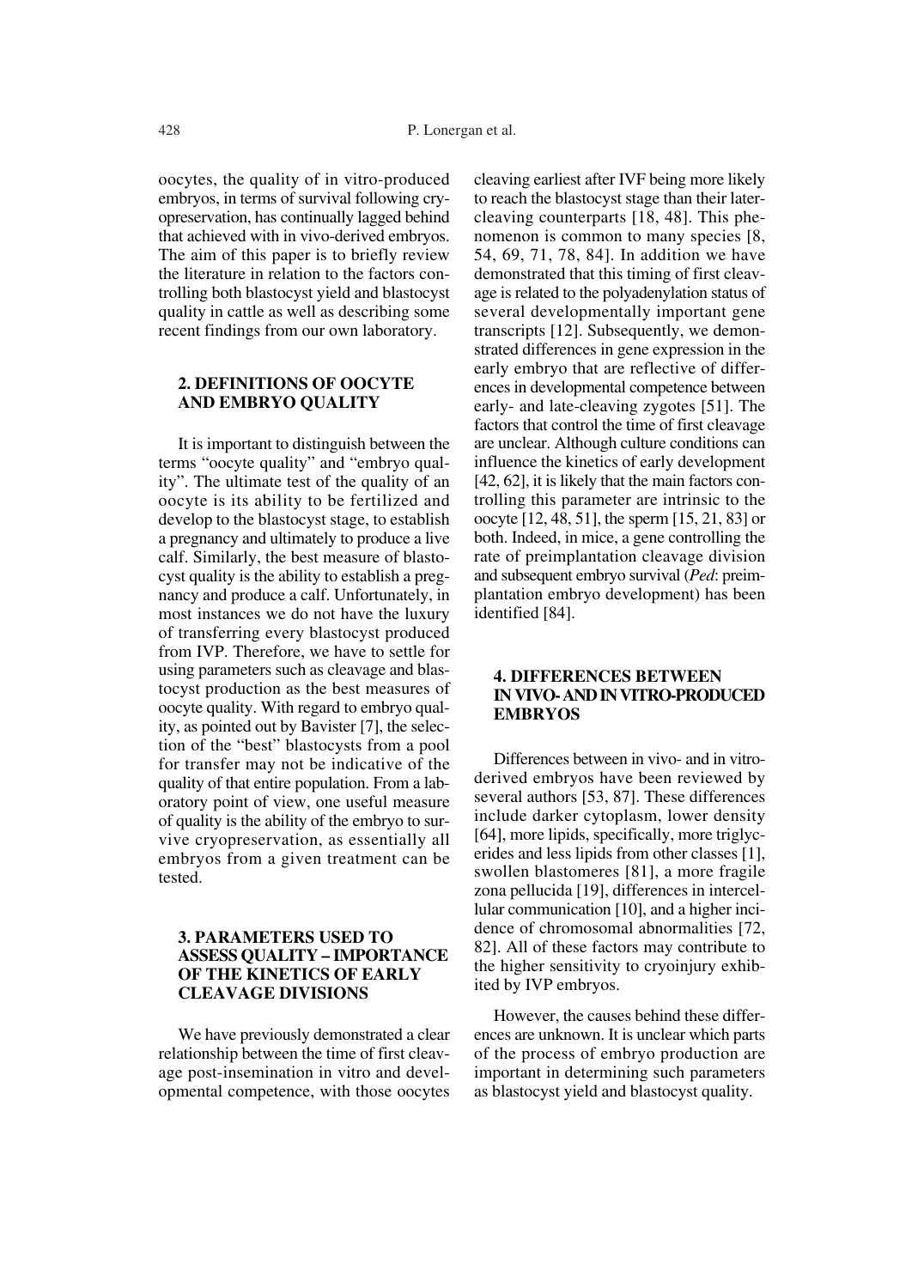## **5. OOCYTE MATURATION IN VIVO VS. IN VITRO**

There is evidence in the literature to suggest that oocytes matured in vivo are more developmentally competent than those matured in vitro. The oocyte undergoes significant modulations in the dominant follicle that play a key role in the acquisition of developmental competence. A number of ultrastructural and molecular changes occurring during oocyte development have been linked to developmental competence [5, 34]. Also, in vitro maturation has been associated with certain abnormalities in the oocyte [31-33].

Assey et al. [4] reported that bovine oocytes aspirated from dominant follicles before the LH surge display alterations in their nuclear and cytoplasmic morphology, which, according to the authors, are a prerequisite for the acquisition of full developmental competence. This would indicate that not only final oocyte maturation (i.e., the processes occurring between LH surge and ovulation) is significant, but also the period preceding the LH surge may be important for the establishment of developmental competence.

We carried out an experiment to evaluate the importance of the events surrounding oocyte maturation [68]. Four groups of oocytes were used: (1) immature oocytes from 2–6-mm follicles from slaughterhouse ovaries,  $n = 388$ ; (2) immature oocytes from > 6-mm follicles from slaughterhouse ovaries,  $n = 99$ ; (3) immature oocytes recovered in vivo by ovum pick up (OPU) just before the LH surge,  $n = 102$ , and (4) in vivo matured oocytes recovered by OPU,  $n = 134$ . Following recovery, Groups 1–3 were submitted to IVM for 24 h, while Group 4 oocytes were immediately inseminated. The experimental design was such that oocytes from all 4 groups were inseminated at the same time.

There was no difference in oocyte cleavage rate following IVF; however, significantly more blastocysts developed from oocytes matured in vivo (58.2%) than those recovered just before the LH surge (39.2%) or those from 2–6-mm follicles (38.9%). Oocytes from large follicles (> 6-mm) resulted in an intermediate blastocyst yield (46.5%). In terms of blastocyst quality (Fig. 1), survival following vitrification was relatively low in all groups ranging from  $< 40\%$  at 24 h post warming to  $< 20\%$  in all groups by 72 h post-warming.

These results clearly demonstrate that oocytes matured in vivo are more competent than those matured in vitro. This in agreement with several previous studies [11, 26, 45, 52, 80]. The data also support the notion that oocytes derived from large follicles are more competent than those derived from small follicles following IVP [46, 61]. In addition, the data demonstrate that blastocyst quality is unrelated to source of oocyte.

Differences have been reported between in vivo- and in vitro-matured oocytes which may explain the observed differences in developmental competence. Cumulus expansion is usually more extensive following maturation in vivo [75]. In addition, there is a high degree of homogeneity amongst oocytes matured in vivo at the ultrastructural level; this contrasts with the ultrastructural heterogeneity exhibited by in vitro matured oocytes, even when a uniform population of the latter is selected prior to in vitro maturation [17].

#### **6. OOCYTE FERTILIZATION IN VIVO VS. IN VITRO**

There are few reports in the literature comparing fertilization in vivo versus in vitro. In an experiment designed to assess the importance of fertilization in vitro or in vivo on subsequent blastocyst development and quality, in vivo matured oocytes were either (1) recovered by OPU just prior to ovulation and fertilized in vitro (*n* = 134) or (2) fertilized in vivo by artificial insemination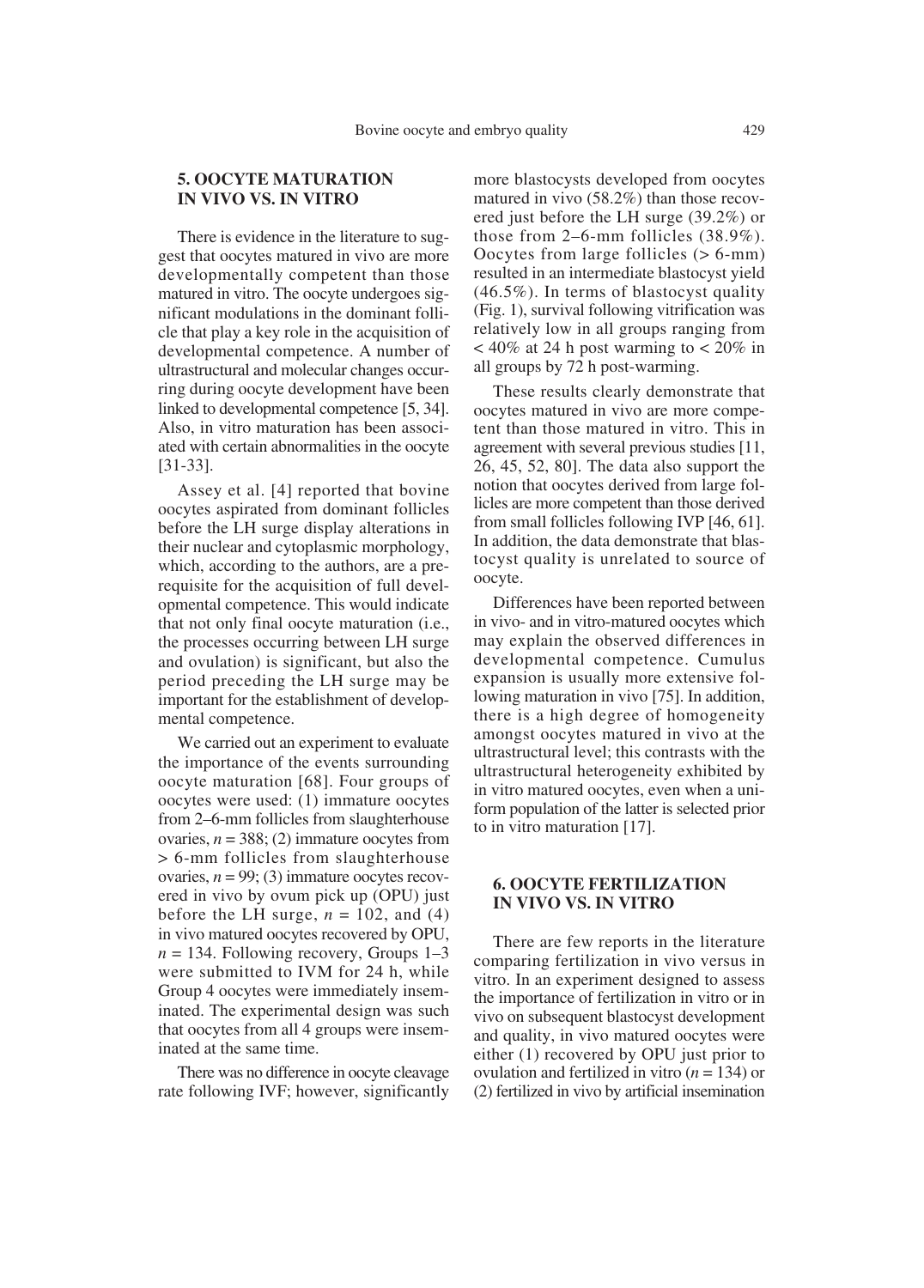

**Figure 1.** Summary graph of all the data from the 3 experiments relating to oocyte quality measured in terms of blastocyst development, and blastocyst quality measured in terms of survival following vitrification. Blastocysts were derived from oocytes (1) from slaughterhouse ovaries from  $2-6$  mm or  $(2) > 6$  mm follicles,  $(3)$  recovered by ovum pick up just prior to the expected time of the LH surge, or (4) following maturation in vivo, (5) matured and fertilized in vitro and cultured in the ewe oviduct, (6) matured/fertilized in vivo and cultured in vitro, or (7) matured/fertilized/cultured in vivo. Arrows indicate that the further along the developmental axis the oocyte/embryo is removed from the in vivo environment the greater the blastocyst development in vitro. In addition, embryo culture in vivo, irrespective of the origin of the oocyte, results in blastocysts of superior quality to culture in vitro.

and the resulting presumptive zygotes surgically recovered on Day 1 ( $n = 69$ ). Both groups were then cultured in vitro in parallel. As a control, a group of oocytes  $(n = 388)$  recovered from 2–6-mm follicles from the ovaries of slaughtered heifers were put through IVM/IVF/IVC at the same time.

There was no difference in cleavage rate when in vivo matured oocytes were fertilized in vivo (92.8%) or in vitro (87.3%). In vivo fertilized oocytes had a significantly higher blastocyst yield (*P* < 0.01) than both in vitro fertilized groups (73.9% vs. 58.2% and 39.2%, for in vivo fertilized, in vivo matured/in vitro fertilized and in vitro matured/in vitro fertilized oocytes, respectively). In addition, in vivo matured/in vitro fertilized oocytes yielded significantly more blastocysts  $(P < 0.001)$  than in vitro matured oocytes. In terms of blastocyst quality, survival and hatching rate following vitrification was not different between the groups, with survival ranging from  $< 40\%$  at 24 h to < 20% at 72 h post warming, suggesting that site of fertilization is not a determining factor of blastocyst quality.

The results of this experiment in which a higher proportion of in vivo matured oocytes developed to blastocysts following fertilization in vivo compared with fertilization in vitro suggests that the events around the time of fertilization might be important in determining the developmental competence of the oocyte. However, whether or not fertilization in vivo per se was solely responsible for the observed increase in blastocyst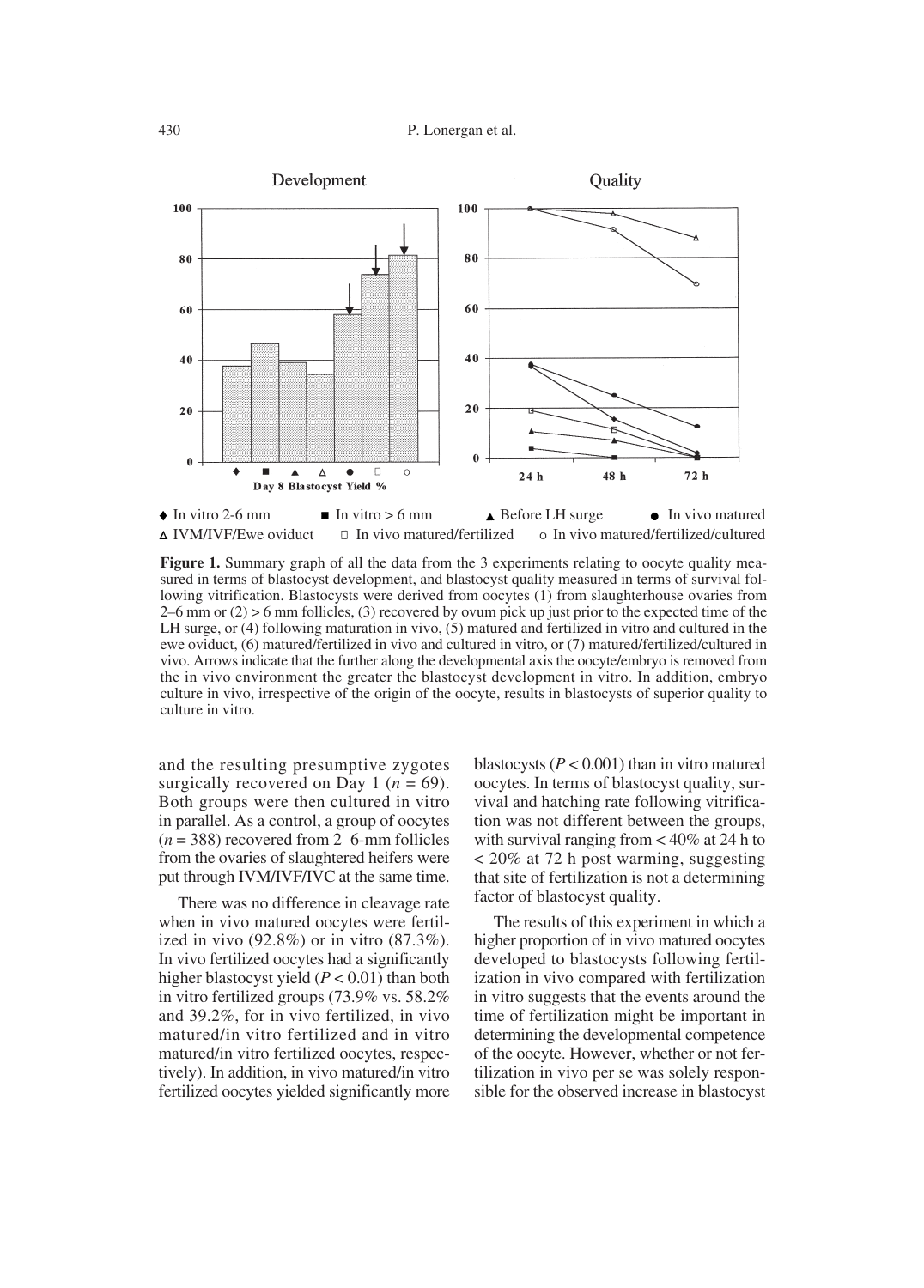yield is questionable. It should be noted that the in vivo fertilized oocytes were ovulated oocytes; this is in contrast to the in vivo matured/in vitro fertilized group, in which oocytes were recovered from preovulatory follicles just prior to the expected time of ovulation. In unstimulated cattle, ovulation occurs approximately 24 h after the LH peak, while following superovulation ovulations occur from 24–33 h after the peak [13]. This would suggest that a proportion of the oocytes removed from preovulatory follicles may not have completed maturation and this may have contributed to a lower blastocyst yield.

To address this question we attempted the fertilization of in vitro matured bovine oocytes in the sheep oviduct using GIFT, involving the transfer of matured oocytes and sperm to the oviduct simultaneously, or the transfer of matured oocytes to the oviduct of a ewe previously inseminated with bovine sperm (results not shown). Irrespective of the method used, only a very low proportion of oocytes were fertilized and none developed to blastocysts. Other authors have similarly attempted the in vivo fertilization of in vitro matured bovine oocytes in the inseminated rabbit [30, 73, 79], sheep [73] and cow oviduct  $[58, 60, 79]$  with limited success, although Newcomb et al. [60] did report the birth of twin calves following one such attempt. It would seem that such an approach is fraught with technical difficulties which only cloud the issue.

## **7. EMBRYO CULTURE IN VIVO VS. IN VITRO**

In vivo, the oviduct is the site of fertilization and early embryo development. The oviductal environment can support embryonic growth up to the blastocyst stage across a wide range of species following transspecies transfer. Ligated rabbit oviducts have been used extensively for the development of embryos from many species including sheep [6, 43], cattle [9, 20, 74],

pigs [63], and horses [3]. Sheep oviducts have been shown to support the growth of cow [22, 23, 25, 27] and pig [65] embryos. The mouse oviduct has also been used to support the development of zygotes from the cow [39, 70] and hamster [56].

We carried out two experiments to assess the impact of the culture in vitro or in vivo on the yield and quality of blastocysts. In the first, presumptive zygotes produced by IVM/IVF were cultured either in vitro in synthetic oviduct fluid  $(n = 463)$ , or in vivo in the ewe oviduct  $(n = 775)$ . The cleavage rate of in vitro cultured zygotes was 82.5%; a figure for the cleavage rate of in vivo cultured zygotes was not obtainable due to the degeneration of non-developing embryos in the oviduct. However, there was no difference in the proportion of oocytes developing to the blastocyst stage between the two culture systems (34.1 vs. 34.5%). In contrast, there was a marked difference in the quality of the blastocysts produced in the two culture systems; following vitrification and warming, significantly more blastocysts (*P* < 0.001) from the ewe oviduct survived at all time points and hatched than their in vitro counterparts (88.0 vs. 5.6% survival, respectively at 72 h). This would suggest that the culture system is critical in determining blastocyst quality.

The observation that blastocyst yield from IVM/IVF oocytes was unaffected irrespective of whether culture took place in vitro or in vivo in the ewe oviduct is consistent with a previous report from our group [22]. Jimenez et al. [35] observed that culture in the ligated sheep oviduct resulted in similar blastocyst yields to culture in vitro (26 vs. 27%). However, if ligation was not carried out and the embryos were allowed to go into the uterus, development was significantly reduced [35]. This observation is diffcult to reconcile with the results of Rexroad and Powell [67] and Talbot et al. [76] who demonstrated that the uterus of the ewe supports normal development of bovine blastocysts after transfer at Day 7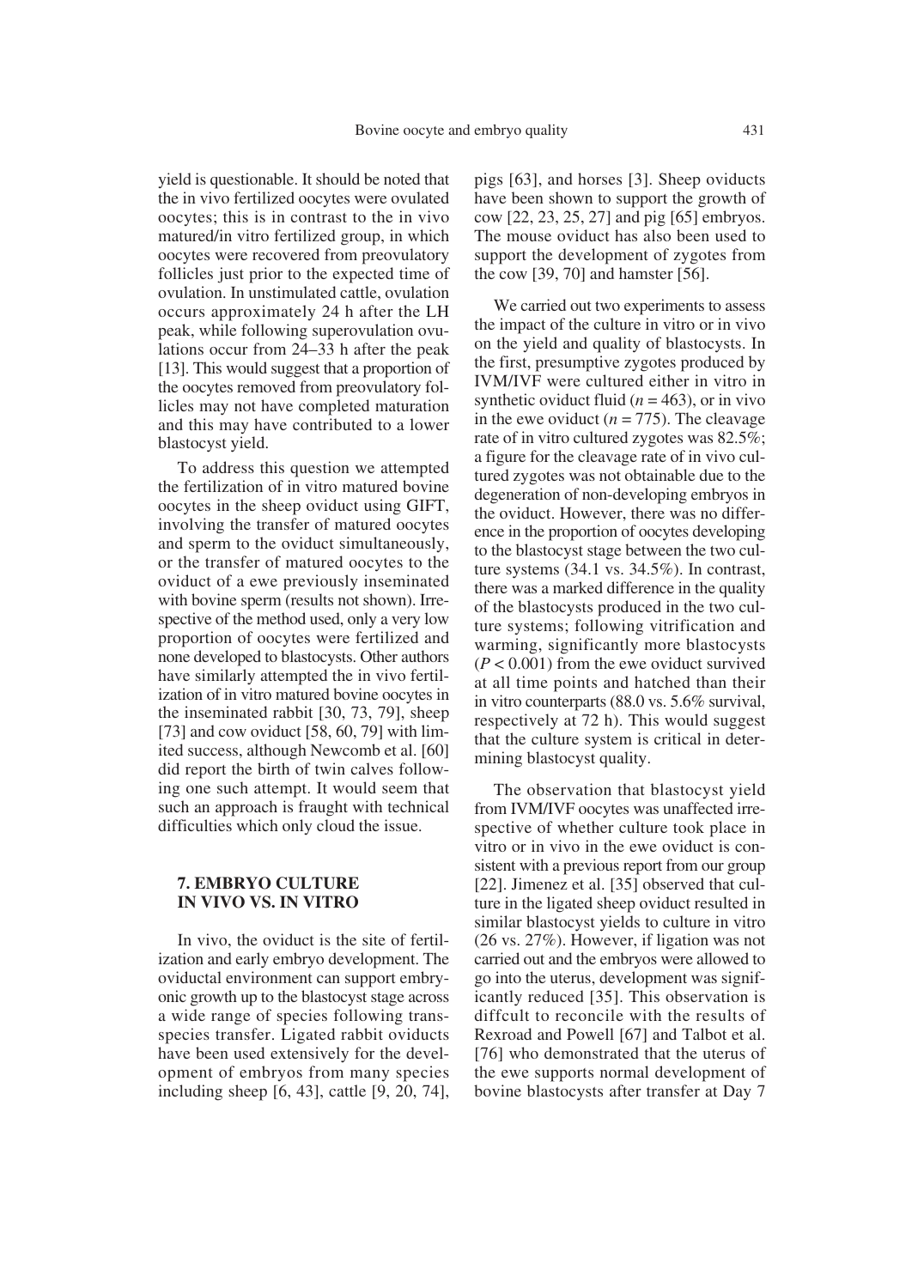and recovery at Day 14, demonstrating that bovine embryos can undergo continued development in the reproductive tract of ewes when transferred either as 4-cell embryos or as expanded or hatched blastocysts.

In the second experiment, in vivo matured/in vivo fertilized zygotes were either surgically recovered on Day 1 and cultured in vitro in synthetic oviduct fluid  $(n = 69)$ , or remained in vivo and were nonsurgically recovered on Day  $7 (n = 70)$ . As a control, a group of zygotes (*n* = 388) produced by IVM/IVF were cultured in vitro in parallel. The cleavage rate and blastocyst yield of in vivo produced zygotes was unaffected by the site of culture (in vitro vs cow oviduct). In addition, both in vivo groups resulted in significantly higher cleavage  $(P < 0.05)$  and blastocyst yield  $(P < 0.001)$ at all time points than the in vitro control. In terms of blastocyst quality, as in the first experiment, it was clear that culture system had a dramatic effect on survival following vitrification; in vitro culture, irrespective of origin of the zygote, resulted in significantly lower survival and hatching (*P* < 0.001) than culture in vivo (69.6% vs. 0% and  $1.8\%$ survival at 72 h, for in vivo matured/ fertilized/cultured, in vivo matured/fertilized/in vitro culture and in vitro matured/ fertilized/cultured embryos, respectively).

While culture of IVM/IVF zygotes in the ewe oviduct did not affect blastocyst yield, the oviduct environment of the intermediate recipient clearly improved the overall quality of IVM/IVF blastocysts, as measured by survival following cryopreservation. Similarly, the in vitro culture of zygotes derived from oocytes of high developmental potential (in vivo matured/fertilized) is sufficient to result in blastocysts of low cryotolerance, similar to those resulting from IVM/IVF/IVC. Consistent with these and previous results from our group [22], Pugh et al. [66] observed that culture of bovine embryos in the sheep oviduct improved the frozen but not the fresh embryo survival

following transfer. Tervit et al. [77] found that, while culture in the oviduct did not affect the proportion of sheep embryos judged to be of freezeable quality, the percentage of embryos surviving post thaw was higher for IVM/IVF embryos after culture in the oviduct than culture in SOF. Holm et al. [29] demonstrated that IVC of IVM/IVF derived ovine zygotes reduced embryo viability by 15 to 25% compared with in vivo culture. Galli and Lazzari [25] reported that there were no differences between culture in the ewe oviduct or culture in vitro in terms of blastocyst formation at Day 8. However, in agreement with our results, they observed major differences in quality with embryos cultured in the ewe oviduct and those collected from superovulated donors being superior in terms of sensitivity to freezing/thawing.

The combined results of these two culture experiments provides further evidence that the intrinsic quality of the oocyte determines the blastocyst yield, where in vitro matured/fertilized oocytes resulted in a blastocyst yield of approximately 35% irrespective of whether they were cultured in vitro or in vivo, while  $> 70\%$  of in vivo matured/fertilized oocytes reached that stage following culture either in vitro or in vivo. These results clearly demonstrate that the proportion of oocytes developing to the blastocyst stage is not determined by the culture system, but rather by the origin of the oocytes. In addition, it is clear that oocytes from a common source will result in similar blastocyst development even when culture takes place in different environments.

## **8. WHAT CONTROLS THE DEVELOPMENT OF A BLASTOCYST OF HIGH QUALITY?**

Differences have been described at the ultrastructural level which may in part explain the variation in cryotolerance observed amongst groups of embryos. In a recent study from our group [24] it was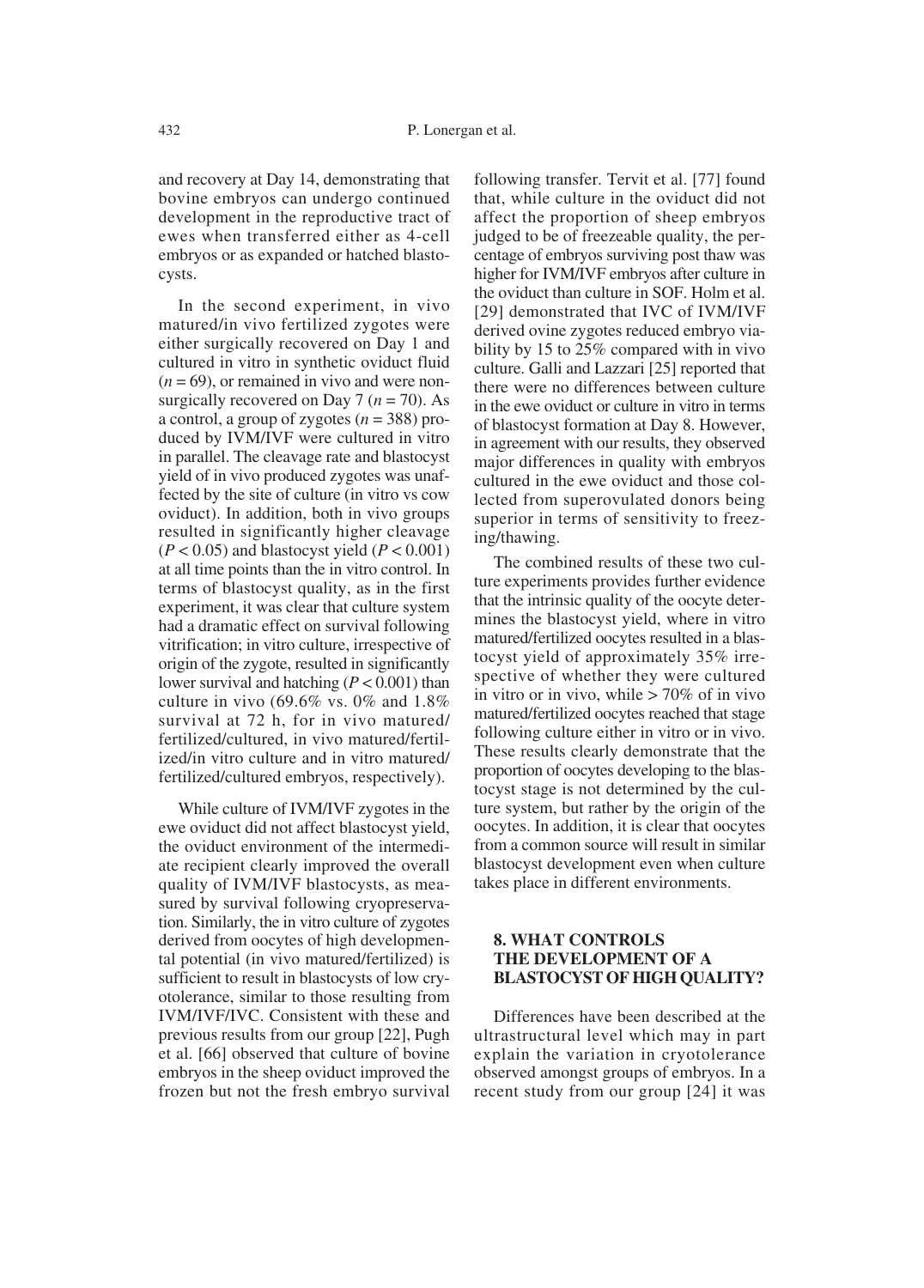demonstrated that blastocysts derived from the in vivo culture in the ewe oviduct of IVM/IVF zygotes displayed only minor morphological differences from those produced completely in vivo by superovulation. In contrast, in vitro produced blastocysts exhibited a range of characteristics associated with reduced cryotolerance such as vacuoles in the trophoblast cells, a sparse population of microvilli, a greatly reduced network of intercellular connections and a large increase in lipid content. Similar observations have been reported by other authors [2, 16].

Differences in gene expression exist between in vitro- and in vivo-derived embryos which may explain the differences in quality observed. Wrenzycki et al. [85] demonstrated that expression of the connexin 43 gene at the blastocyst stage differs between bovine embryos produced in vitro and those produced in vivo. This gene is involved in the formation of a protein that gives rise to gap junctions between cells. Poor gap junction formation is associated with poor cell compaction and is a common occurrence in IVP embryos. Also, accelerated development in vitro due to serum addition [14, 49] may affect gene regulation and transcription, resulting in well-documented developmental abnormalities such as foetal oversize in the bovine [88].

It has also been demonstrated that the gene expression in the developing embryo can be influenced by the culture environment in vitro [36, 44, 59, 86]. Knijn et al. [38] compared gene expression in blastocysts derived from in vivo- or in vitro matured bovine oocytes. No differences were observed in relative abundance for 4 genes studied, suggesting that maturation is not the major step in the IVP process affecting expression of these genes in the embryo. This would be consistent with the findings of Wrenzycki et al. [86] and those of the present study, reinforcing the point that the culture system is the major determinant of blastocyst quality, irrespective of the origin of the oocyte.

The culture environment can also have a significant effect on embryo metabolism which may have implications for embryo quality. Embryos generated in a completely defined medium have lower rates of glycolysis than those in serum [40]. Khurana and Niemann [37] examined energy metabolism in in vivo- and in vitro-derived bovine embryos. In general, the pattern was similar; however, IVP embryos exhibited a 2-fold higher rate of anaerobic glycolysis and produced more lactate. Culture for 72 h of in vivo-produced blastocysts resulted in lactate production similar to that of in vitro produced blastocysts.

#### **9. CONCLUSION**

Events before ovulation determine the ultimate fate of the oocyte but events occurring between the zygote and blastocyst stages determine the blastocyst quality. As pointed out by Hendriksen et al. [28], the observation that oocytes with identical developmental conditions up to the LH surge (i.e. initiation of meiotic resumption) differ in their ability to reach the blastocyst stage depending on whether they undergo maturation in vivo or in vitro highlights the fact that current in vitro maturation methods can still be improved. One route towards improving embryo yield may be the prematuration of the oocyte prior to maturation. While some recent results are encouraging in that oocytes can be reversibly maintained at the germinal vesicle stage without affecting subsequent blastocyst yield [41, 47, 50, 55, 57], it has not yet been demonstrated that such an approach can improve the developmental ability of an oocyte. In addition, there is little if any evidence to demonstrate that such blocked oocytes can result in the birth of normal offspring. A more feasible approach in the short term at least will probably be to modify the conditions of in vitro culture to ensure that those blastocysts that do develop are of the highest possible quality.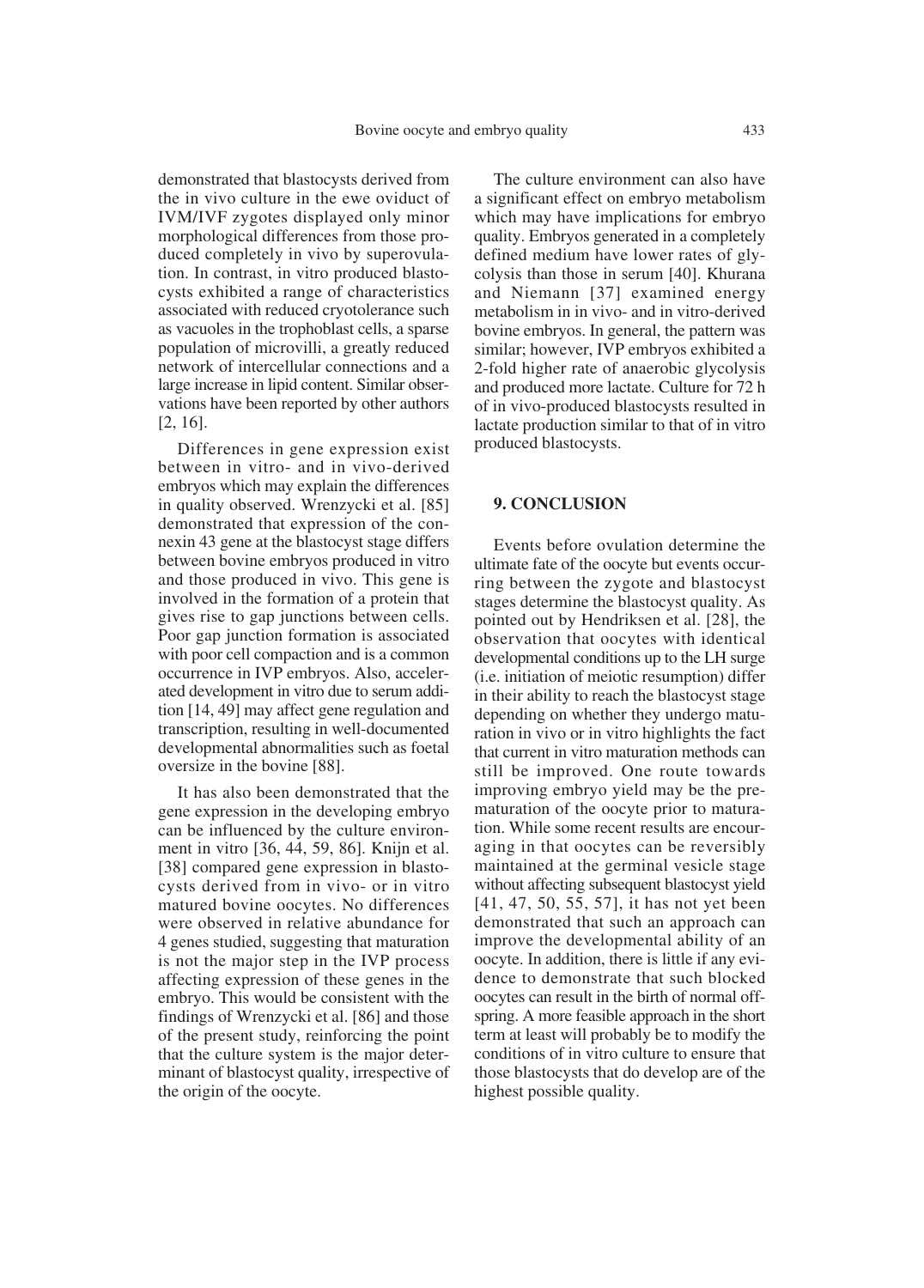#### **ACKNOWLEDGMENTS**

This work was partly financed by the EU Commission (QLK3-CT-1999-00104). D. Rizos was supported by a grant from the Greek state Scholarships Foundation. We thank M. Wade for excellent technical assistance and T. Harte and the staff at Lyons for help in maintaining the animals.

#### **REFERENCES**

- [1] Abd El Razek I.M., Charpigny G., Kodja S., Marquant-Le Guienne B., Mermillod P., Guyader-Joly C., Humblot P., Differences in lipid composition between in vivo- and in vitroproduced bovine embryos, Theriogenology 53 (2000) 346 abstract.
- [2] Abe H., Yamashita S., Itoh T., Satoh T., Hoshi H., Ultrastructure of bovine embryos developed from in vitro-matured and -fertilized oocytes: comparative morphological evaluation of embryos cultured either in serum-free medium or serum-supplemented medium, Mol. Reprod. Dev. 53 (1999) 325–335.
- [3] Allen W.R., Stewart F., Trounson A.O., Tischner M., Bielanski W., Viability of horse embryos after storage and long distance transport in the rabbit, J. Reprod. Fertil. 47 (1976) 387–390.
- [4] Assey R.J., Hyttel P., Greve T., Purwantara B., Oocyte morphology in dominant and subordinate follicles, Mol. Reprod. Dev. 37 (1994) 335–344.
- [5] Assey R.J., Hyttel P., Roche J.F., Boland M., Oocyte steroid and follicular steroid concentrations in superovulated versus unstimulated heifers, Mol. Reprod. Dev. 39 (1994) 8–16.
- [6] Averill R.L.W., Adams C.E., Rowson L.E.A., Transfer of mammalian ova between species, Nature 176 (1955) 167–170.
- [7] Bavister B.D, Culture of preimplantation embryos: facts and artifacts, Hum. Reprod. Update 1 (1995) 91–148.
- [8] Bavister B.D., Boatman D.E., Leibfried M.L., Loose M., Vernon M.W, Fertilization and cleavage of rhesus monkey oocytes in vitro, Biol. Reprod. 28 (1983) 983–999.
- [9] Boland M.P., Use of the rabbit oviduct as a screening tool for the viability of mammalian eggs, Theriogenology (1984) 126–137.
- [10] Boni R., Tosti E., Roviello S., Dale B., Intracellular communication in in vivo- and in vitroproduced bovine embryos, Biol. Reprod. 61 (1999) 1050–1055.
- [11] Bordignon V., Morin N., Durocher J., Bousquet D., Smith L.C., GnRH improves the recovery rate and the in vitro developmental competence

of oocytes obtained by transvaginal follicular aspiration from superstimulated heifers, Theriogenology 48 (1997) 291–298.

- [12] Brevini-Gandolfi T., Favetta L.A., Lonergan P., Gandolfi F, The mechanism regulating maternal mRNA stability and translation is affected in bovine embryos with low developmental competence, Theriogenology 53 (2000) 268 abst.
- [13] Callesen H., Greve T., Hyttel P., Preovulatory endocrinology and oocyte maturation in superovulated cattle, Theriogenology 25 (1986) 71–86.
- [14] Carolan C., Lonergan P., Van Langendonckt A., Mermillod P., Factors affecting bovine embryo development in synthetic oviduct fluid following oocyte maturation and fertilization in vitro, Theriogenology 43 (1995) 1115–1128.
- [15] Comizzoli P., Marquant-Le Guienne B., Heyman Y., Renard J.P., Onset of the first S-phase is determined by a paternal effect during the G1-phase in bovine zygotes, Biol. Reprod. 62 (2000) 1677–1684.
- [16] Crosier A.E., Farin P.W., Dykstra M.J., Alexander J.E., Farin C.E., Ultrastructural morphometry of bovine compact morulae produced in vivo or in vitro, Biol. Reprod. 62 (2000) 1459–1465.
- [17] de Loos F., van Maurik P., van Beneden T., Kruip T.A., Structural aspects of bovine oocyte maturation in vitro, Mol. Reprod. Dev. 31 (1992) 208–214.
- [18] Dinnyes A., Lonergan P., Fair T., Boland M.P, Yang X., Timing of the first cleavage postinsemination affects cryosurvival of in vitroproduced bovine blastocysts, Mol. Reprod. Dev. 53 (1999) 318–324.
- [19] Duby R.T., Hill J.L., O'Callaghan D., Overstrom E.W., Boland M.P., Changes induced in the bovine zona pellucida by ovine and bovine oviducts, Theriogenology 47 (1997) 332 abst.
- [20] Ectors F.J., Thonon F., Delval A., Fontes R.S., Touati K., Beckers J.F., Ectors F., Comparison between culture of bovine embryos in vitro versus development in rabbit oviducts and in vivo, Livestock Prod. Sci. 36 (1993) 29–34.
- [21] Eid L.N., Parrish J.J., Duration of G2-phase and onset of M-phase during the first cell cycle of the bovine embryo is dependent on bull in vivo fertility, Theriogenology (1995) 205 abst.
- [22] Enright B.P., Lonergan P., Dinnyes A., Fair T., Ward F.A., Yang X., Boland M.P., Culture of in vitro produced bovine zygotes in vitro vs. in vivo: implications for early embryo development and quality, Theriogenology 54 (2000), 659–673.
- [23] Eyestone W.H., Leibfried-Rutledge M.L., Northey D.L., Gilligan B.G., First N.L., Culture of one- and two-cell bovine embryos to the blastocyst stage in the ovine oviduct, Theriogenology 28 (1987) 1–7.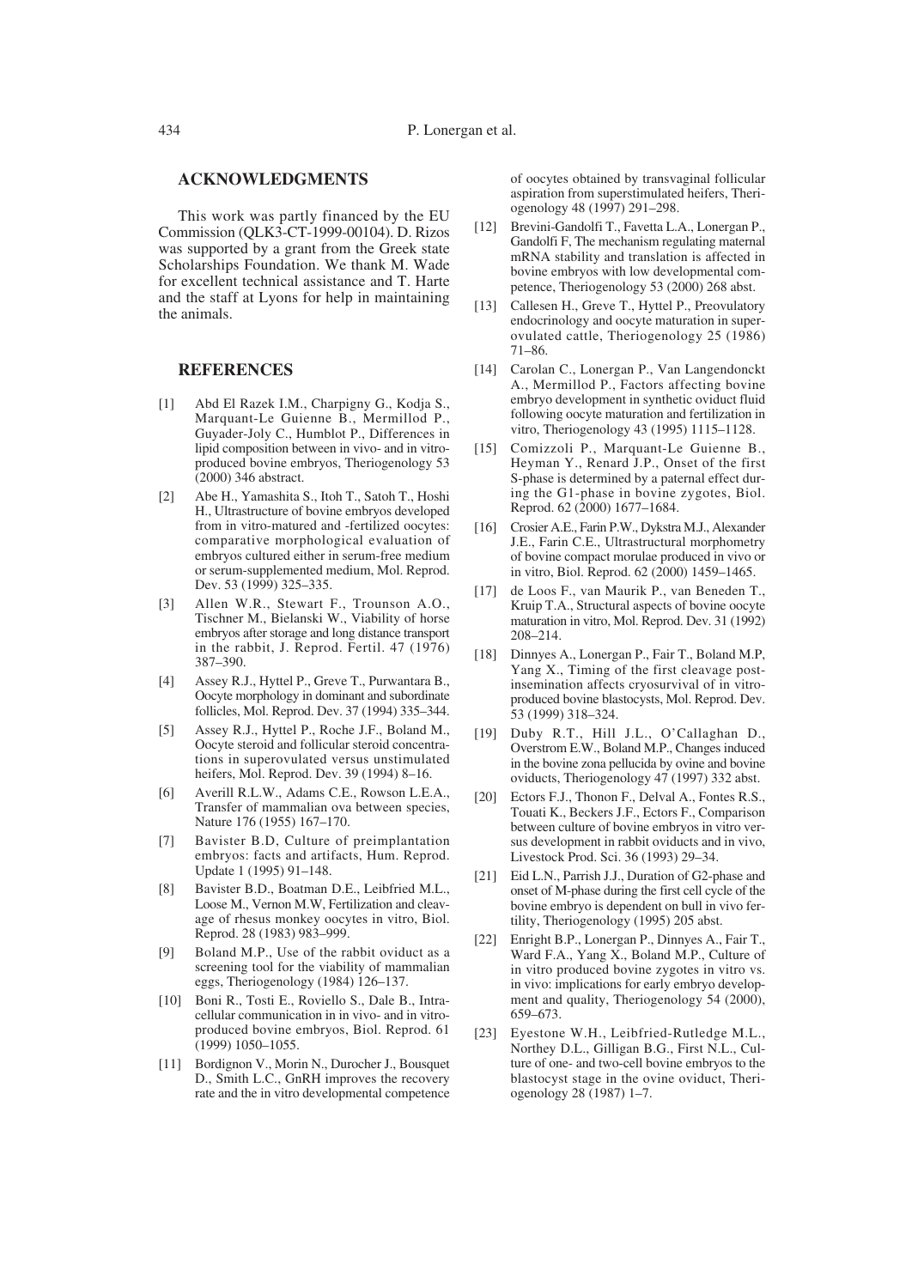- [24] Fair T., Lonergan P., Dinnyes A., Cottell D., Hyttel P., Ward F.A., Boland M.P., Ultrastructure of bovine blastocysts following cryopreservation: effect of method of embryo production on blastocyst quality, Mol. Reprod. Dev. 58 (2001) 186–195.
- [25] Galli C., Lazzari G., Practical aspects of IVM/IVF in cattle, Anim. Reprod. Sci. 42 (1996) 371–379.
- [26] Greve T., Xu K.P., Callesen H., Hyttel P., In vivo development of in vitro fertilized bovine oocytes matured in vivo versus in vitro, J. In Vitro Fert. Embryo Transf. 4 (1987) 281–285.
- [27] Gutierrez-Adan A., Behboodi E., Anderson G.B., Medrano J.F., Murray J.D., Relationship between stage of development and sex of bovine IVM-IVF embryos cultured in vitro versus in the sheep oviduct, Theriogenology 46 (1996) 515–525.
- [28] Hendriksen P.J.M., Vos P.L.A.M., Steenweg W.N.M., Bevers M.M., Dieleman S.J., Bovine follicular development and its effect on the in vitro competence of oocytes, Theriogenology 53 (2000) 11–20.
- [29] Holm P., Walker S.K., Petersen B.A., Ashman R.J., Seamark R.F., In vitro vs. in vivo culture of ovine IVM-IVF ova: effect on lambing, Theriogenology 41 (1994) 217 abst.
- [30] Hunter R.H.F., Lawson R.A.S., Rowson L.E.A., Maturation, transplantation and fertilization of ovarian oocytes in cattle, J. Reprod. Fertil. 30 (1972) 325–328.
- [31] Hyttel P., Xu K.P., Smith S., Greve T., Ultrastructure of in-vitro oocyte maturation in cattle, J. Reprod. Fertil. 78 (1986) 615–625.
- [32] Hyttel P., Xu K.P., Greve T., Ultrastructural abnormalities of in vitro fertilization of in vitro matured bovine oocytes, Anat Embryol 178 (1988) 47–52.
- [33] Hyttel P., Greve T., Callesen H., Ultrastructural aspects of oocyte maturation and fertilization in cattle, J. Reprod. Fertil. 38 (suppl.) (1989) 35–47.
- [34] Hyttel P., Fair T., Callesen H., Greve T., Oocyte growth, capacitation and final maturation in cattle, Theriogenology 47 (1997) 23–32.
- [35] Jimenez C., Rumph N., Moore H., Walmsely S., Buckrell B., Pollard J.W., Sheep intermediate recipient culture of in vitro produced bovine embryos: culture in ligated oviducts versus combined oviductal-uterine culture, Theriogenology 55 (2001) 336 abst.
- [36] Khosla S., Dean W., Brown D., Reik W., Feil R., Culture of preimplantation mouse embryos affects fetal development and the expression of imprinted genes, Biol. Reprod. 64 (2001) 918–926.
- [37] Khurana N.K., Niemann H., Energy metabolism in preimplantation bovine embryos derived in vitro or in vivo, Biol. Reprod. 62 (2000) 847–856.
- [38] Knijn H.M., Wrenzycki C., Hendriksen P.J.M., Vos P.L.A.M., van der Weijden G.C., Niemann H., Dieleman S.J., Effects of in vitro versus in vivo maturation on gene expression in single bovine blastocysts, Theriogenology 55 (2001) 238 abst.
- [39] Krisher R.L., Petters R.M., Johnson B.H., Bavister B.D., Archibong A.E., Development of porcine embryos from the one-cell stage to blastocyst in mouse oviducts maintained in organ culture, J. Exp. Zool. 249 (1989) 235–239.
- [40] Krisher R.L., Lane M., Bavister B.D., Developmental competence and metabolism of bovine embryos cultured in semi-defined and defined culture media, Biol. Reprod. 60 (1999) 1345–1352.
- [41] Kubelka M., Motlik J., Schultz R.M., Pavlok A., Butyrolactone I reversibly inhibits meiotic maturation of bovine oocytes without influencing chromosome condensation activity, Biol. Reprod. 62 (2000) 292–301.
- [42] Langendonckt A.V., Donnay I., Schuurbiers N., Auquier P., Carolan C., Massip A., Dessy F., Effects of supplementation with fetal calf serum on development of bovine embryos in synthetic oviduct fluid medium, J. Reprod. Fertil. 109 (1997) 87–93.
- [43] Lawson R.A.S., Adams C.E., Rowson L.E.A., The development of sheep eggs in the rabbit oviduct and their viability after re-transfer to ewes, J. Reprod. Fertil. 29 (1972) 105–116.
- [44] Lee K.F., Chow J.F.C, Xu J.S, Chan S.T.H., Ip S.M., Yeung W.S.B., A comparative study of gene expression in murine embryos developed in vivo, cultured in vitro, and cocultured with human oviductal cells using messenger ribonucleic acid differential display, Biol. Reprod. 64 (2001) 910–917.
- [45] Leibfried-Rutledge M.L., Critser E.S., Eyestone W.H., Northey D.L., First N.L., Development potential of bovine oocytes matured in vitro or in vivo, Biol. Reprod. 36 (1987) 376–383.
- [46] Lonergan P., Monaghan P., Rizos D., Boland M.P., Gordon I., Effect of follicle size on bovine oocyte quality and developmental competence following maturation, fertilization, and culture in vitro, Mol. Reprod. Dev. 37 (1994) 48–53.
- [47] Lonergan P., Khatir H., Carolan C., Mermillod P., Bovine blastocyst production in vitro after inhibition of oocyte meiotic resumption for 24 h, J. Reprod. Fertil. 109 (1997) 355–365.
- [48] Lonergan P., Khatir H., Piumi F., Rieger D., Humblot P., Boland M.P., Effect of time interval from insemination to first cleavage on the developmental characteristics, sex and pregnancy rates following transfer of bovine preimplantation embryos, J. Reprod. Fertil. 117 (1999) 159–167.
- [49] Lonergan P., O'Kearney-Flynn M., Boland M.P., Effect of protein supplementation and presence of an antioxidant on the development of bovine zygotes in synthetic oviduct fluid medium under high or low oxygen tension, Theriogenology 51 (1999) 1565–1576.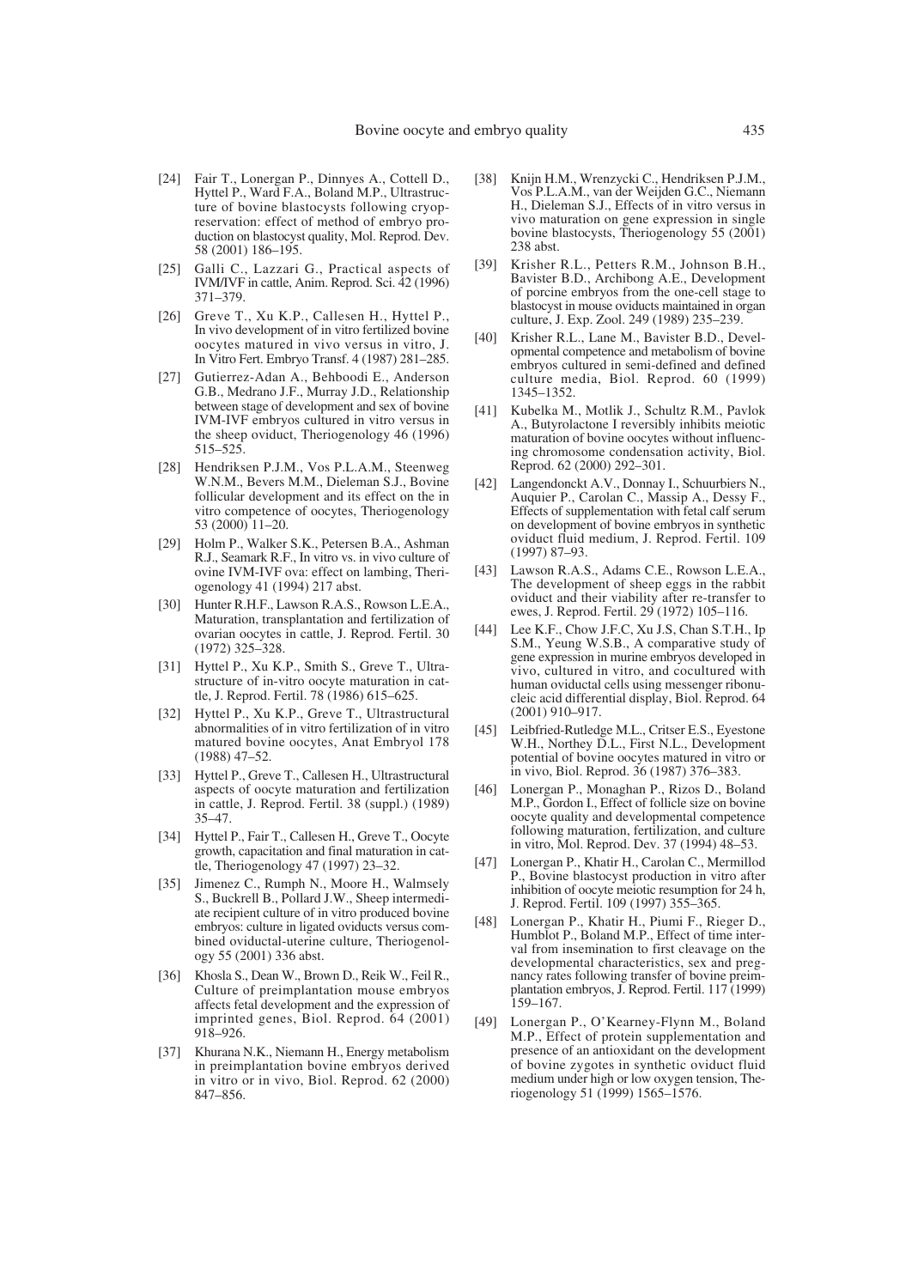- [50] Lonergan P., Dinnyes A., Fair T., Yang X., Boland M., Bovine oocyte and embryo development following meiotic inhibition with butyrolactone I, Mol. Reprod. Dev. 57 (2000) 204–209.
- [51] Lonergan P., Gutierrez-Adan A., Pintado B., Fair T., Ward F.A., de la Fuente J., Boland M.P., Relationship between time of first cleavage and the expression of IGF-I growth factor, its receptor and two housekeeping genes in bovine twocell embryos and blastocysts produced in vitro, Mol. Reprod. Dev. 57 (2000) 146–152.
- [52] Marquant-Le Guienne B., Gerard M., Solari A., Thibault C., In vitro culture of bovine egg fertilized either in vivo or in vitro, Reprod. Nutr. Dev. 29 (1989) 559–568.
- [53] Massip A., Mermillod P., Dinnyes A., Morphology and biochemistry of in-vitro produced bovine embryos: implications for their cryopreservation, Hum. Reprod. 10 (1995) 3004–3011.
- [54] McKiernan S.H., Bavister B.D., Timing of development is a critical parameter for predicting successful embryogenesis, Hum. Reprod. 9 (1994) 2123–2129.
- [55] Mermillod P., Tomanek M., Marchal R., Meijer L., High developmental competence of cattle oocytes maintained at the germinal vesicle stage for 24 hours culture by specific inhibition of MPF kinase activity, Mol. Reprod. Dev. 55 (2000) 89–95.
- [56] Minami N., Bavister B.D., Iritani A., Development of hamster two-cell embryos in the isolated mouse oviduct in organ culture system, Gamete Res. 19 (1988) 235–240.
- [57] Motlik J., Pavlok A., Lapthitis G., Kubelka M., Impact of two-step in vitro culture systems on developmental potency of oocytes, Reprod. Dom. Anim. 35 (2000) 267–271.
- [58] Myers M.W., Zhang L., Stroud B.K., Godke R.A., Development of in vitro-matured bovine oocytes fertilized either in vitro or in vivo, in: Proceedings of the 12th Congress on Animal Reproduction, The Hague, 1992, pp. 668–670.
- [59] Natale D.R., Kidder G.M., Westhusin M.E., Watson A.J., Assessment by differential display-RT-PCR of mRNA transcript transitions and  $\alpha$ -amanitin sensitivity during bovine preattachment development, Mol. Reprod. Dev. 55 (2000) 152–163.
- [60] Newcomb R., Christie W.B., Rowson L.E.A., Birth of calves after in vivo fertilisation of oocytes removed from follicles and matured in vitro, Vet. Rec. 102 (1978) 461–462.
- [61] Pavlok A., Lucas-Hahn A., Niemann H., Fertilization and developmental competence of bovine oocytes derived from different categories of antral follicles, Mol. Reprod. Dev. 31 (1992) 63–67.
- [62] Pinyopummintr T., Bavister B.D., Development of bovine embryos in a cell-free culture medium:

effects of type of serum, timing of its inclusion and heat inactivation, Theriogenology 41 (1994) 1241–1249.

- [63] Polge C., Adams C.E., Baker R.D., Development and survival of pig embryos in the rabbit oviduct, in: 7th International Congress on Animal Reproduction and Artificial Insemination, 1972, pp. 513–517.
- [64] Pollard J.W., Leibo S.P., Chilling sensitivity of mammalian embryos, Theriogenology 41 (1994) 101–106.
- [65] Prather R.S., Sims M.M., First N.L., Culture of porcine embryos from the one- and two-cell stage to the blastocyst stage in sheep oviducts, Theriogenology 35 (1991) 1147–1151.
- [66] Pugh A., Cox S., Peterson J., Ledgard A., Forsyth J., Cockrem K., Tervit R., Culture of bovine embryos in sheep oviducts improves frozen but not fresh embryo survival, Theriogenology 55 (2001) 314 abst.
- [67] Rexroad C.E., Powell A.M., The ovine uterus as a host for in vitro-poduced bovine embryos, Theriogenology 52 (1999) 351–364.
- [68] Rizos D., Ward F., Duffy P., Boland M.P., Lonergan P., Consequences of bovine oocyte maturation, fertilization or early embryo development in vitro versus in vivo: implications for blastocyst yield and blastocyst quality, Mol. Reprod. Dev. 61 (2002) 234–248.
- [69] Sakkas D., Shoukir Y., Chardonnens D., Bianchi P.G., Campana A., Early cleavage of human embryos to the two-cell stage after intracytoplasmic sperm injection as an indicator of embryo viability, Hum. Reprod. 13 (1998) 182–187.
- [70] Sharif H., Vergos E., Lonergan P., Gallagher M., Kinis A., Gordon I., Development of early bovine embryos in the isolated mouse oviduct maintained in organ culture, Theriogenology 35 (1991) 270 abst.
- [71] Shoukir Y., Chardonnens D., Campana A., Bischof P., Sakkas D., The rate of development and time of transfer play different roles in influencing the viability of human blastocysts, Hum. Reprod. 13 (1998) 676–681.
- [72]. Slimane W., Heyman Y., Lavergne Y., Humblot P., Renard J.P., Assessing chromosomal abnormalities in two-cell bovine in vitro fertilized embryos by using in situ hybridization with three different cloned probes, Biol. Reprod. 62 (2000) 628–635.
- [73] Sreenan J., In vitro maturation and attempted fertilization of cattle follicular oocytes, J. agric. Sci., Camb. (1970) 393–396.
- Sreenan J.M., Scanlon P., Gordon I., Culture of fertilised cattle eggs, J. Agric. Sci. 70 (1968) 183–185.
- [75] Suzuki H., Presicce G.A., Yang X, Analysis of bovine oocytes maturated in vitro vs in vivo by scanning electron microscopy, Theriogenology 45 (1996) 271 abst.